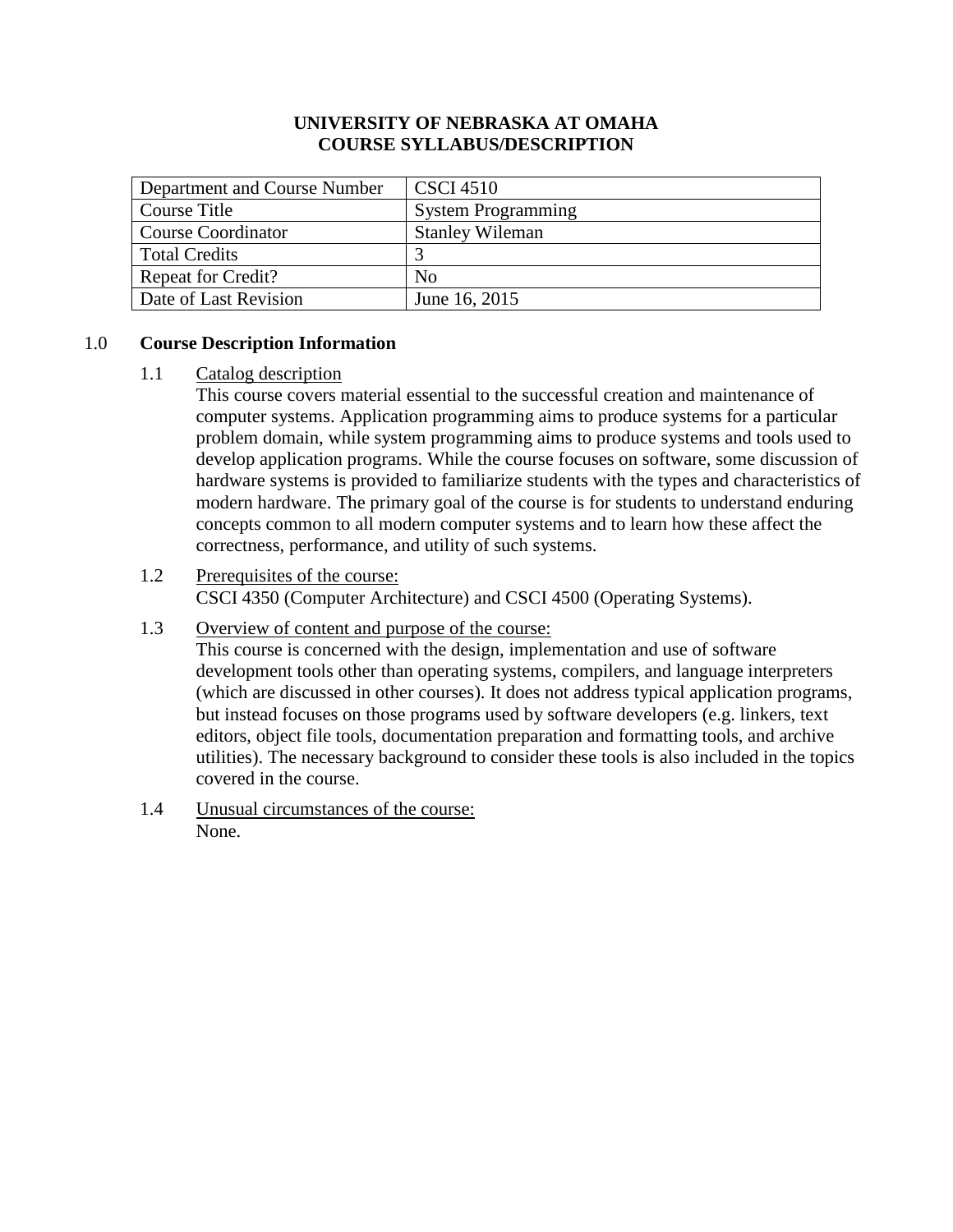# 2.0 **Course Justification Information**

# 2.1 Anticipated audience / demand

This course is intended for students interesting in low-level system programming, which includes those interested in computer architecture, operating systems, programming language compilers and interpreters, and the large number of software tools used by software (and hardware) developers. It is expected that there will be demand for this course from computer science majors (certainly), but also from students in a variety of other disciplines (in particular, computer engineering). The course is not required for any degree program.

- 2.2 Indicate how often this course will be offered and the anticipated enrollment: This course will be offered at most once each academic year. The anticipated enrollment is 20 students.
- 2.3 If it is a significant change to an existing course, please explain why it is needed. This is a new course.

# 3.0 **List of performance objectives stated in learning outcomes in a student's perspective:**

- 1. Describe a program's execution environment. Include discussion of exceptional condition handling, memory management, dynamic loading/linking, system-level input/output, essentials of network communication, concurrent programming (processes, threads, and synchronization), time, localization, and security essentials.
- 2. Explain various approaches to measuring and optimizing program performance (profiling, timers, processor cycle counters).
- 3. Discuss tools commonly used in software production, including (but not necessarily limited to) text editors and GUI layout tools, integrated development environments (IDEs), source code management systems, preprocessors, source and object code librarians (to manipulate UNIX, zip, jar archives), system build tools (e.g. make and ant), and object code linkers (e.g. UNIX ld). Demonstrate the use of a large number of these tools.
- 4. Discuss common file formats, particularly the format of object and executable files (e.g. PE, ELF, MACH-O), and the significance of these formats on common software tools like compilers, assemblers, and linkers. Explore the run-time memory organization of executable programs, including static and dynamic linking, and overlays.
- 5. Describe how debuggers (e.g. gdb, debug, WinDbg) can be used to examine and control a program during its execution, and understand typical operating system services that facilitate the operation of debuggers. Also explain how disassemblers can be useful in debugging activities.
- 6. Demonstrate familiarity with typical tools/libraries used to manipulate files and file systems and some implementation approaches (e.g. macro processors, regular expression tools, file system searching/checking/listing utilities).
- 7. Describe various approaches used to document systems, system tools and software, and consider the tools used to produce, distribute, and view such documentation (e.g. UNIX man pages, nroff/troff,  $T_{E}X$ , docbook, perlpod, javadoc)
- 8. Discuss the components and configuration of typical hardware systems (e.g. memory, processor(s), external and internal buses, secondary storage, backup devices, network interfaces, video adapters).
- 9. Explain commonly-used approaches used to limit the use of software to licensees.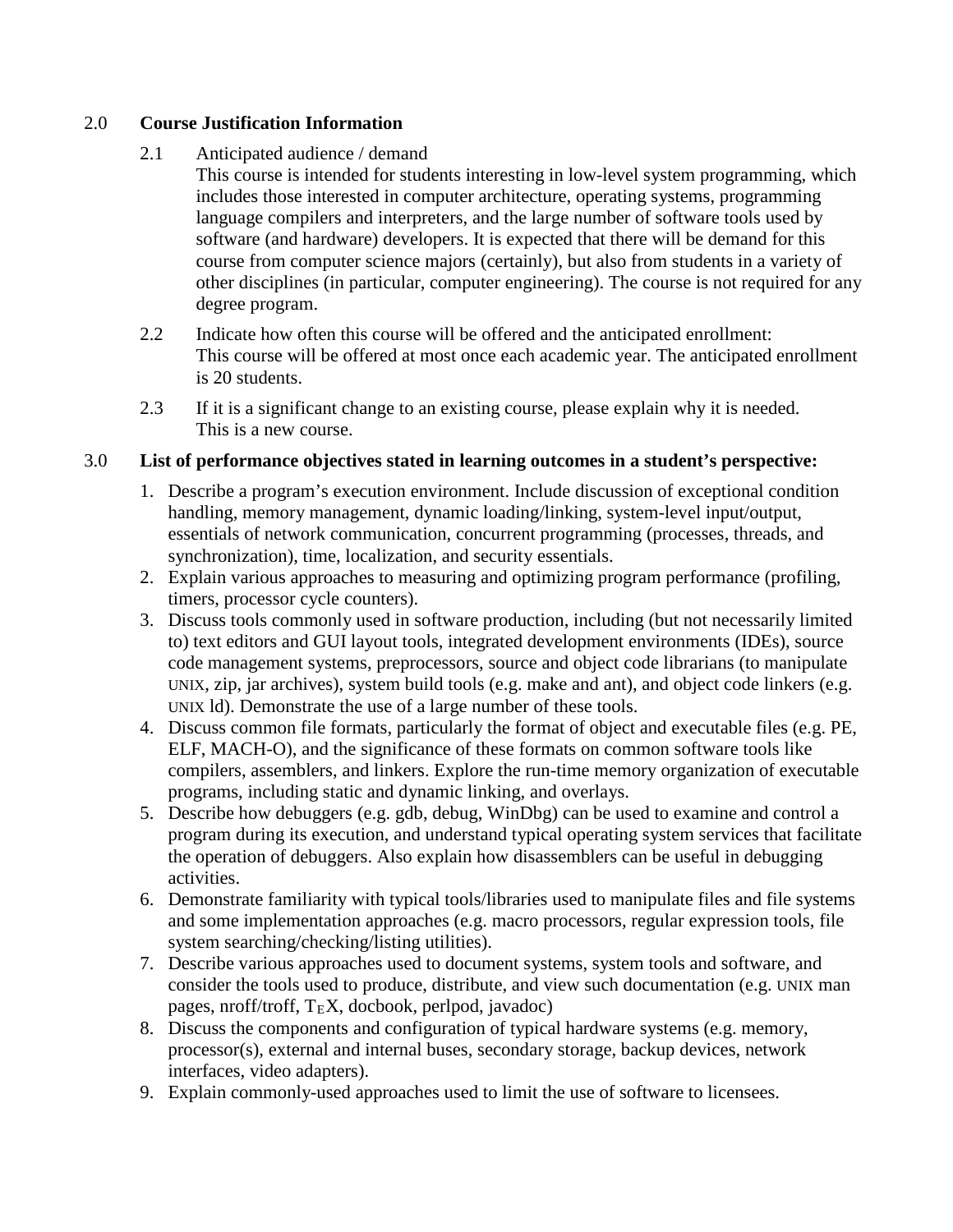- 10. Explain various open-source licensing agreements.
- 11. Describe techniques used to package, distribute, and install systems. Demonstrate the use of one or more of these techniques.

# 4.0 **Content and Organization Information**

- 4.1 Introduction (0.5 hours)
- 4.2 Extending the execution environment (3.5 hours)
	- 4.2.1 Dealing with exceptional conditions
	- 4.2.2 Memory management (dynamic allocation, exceptions, access faults)
	- 4.2.3 Dynamic linking
	- 4.2.4 Use of system services for input/output
		- 4.2.4.1 When is such activity appropriate?
		- 4.2.4.2 Methods for using system input/output services
	- 4.2.5 Network communication (simple socket-based programming)
	- 4.2.6 Concurrent programs (introduction to POSIX threads, processes, synchronization)
	- 4.2.7 Time (time sources, getting/setting the time, dealing with time zones, formatting dates and times)
	- 4.2.8 Program localization (e.g. message libraries, number formatting, locales)
	- 4.2.9 Security (e.g. passwords, encryption)
- 4.3 Program performance (1 hour)
	- 4.3.1 Performance metrics (memory use, kernel/user mode CPU use)
	- 4.3.2 Selecting and producing test data
	- 4.3.3 Profiling program execution
	- 4.3.4 Interpreting program profiles
	- 4.3.5 Approaches to improving program performance
- 4.4 Tools for software production (5 hours)
	- 4.4.1 Text editors
	- 4.4.2 GUI layout tools
	- 4.4.3 Integrated development environments (IDEs)
	- 4.4.4 Source code management systems
	- 4.4.5 Preprocessors
	- 4.4.6 Object code librarians (ar, ranlib, etc.)
	- 4.4.7 Build tools (make, ant)
	- 4.4.8 Preprocessors
	- 4.4.9 Object code linkers (introduction)
- 4.5 Object files (6 hours)
	- 4.5.1 The function of object files
		- 4.5.1.1 Hold the output of assemblers, linkers, librarians
		- 4.5.1.2 Hold dynamically-linkable modules
		- 4.5.1.3 Hold partially linked collections of object modules
		- 4.5.1.4 Hold executable files
	- 4.5.2 Components of object files
		- 4.5.2.1 Text
		- 4.5.2.2 Data
		- 4.5.2.3 Symbol tables
		- 4.5.2.4 Relocation information
		- 4.5.2.5 Debug information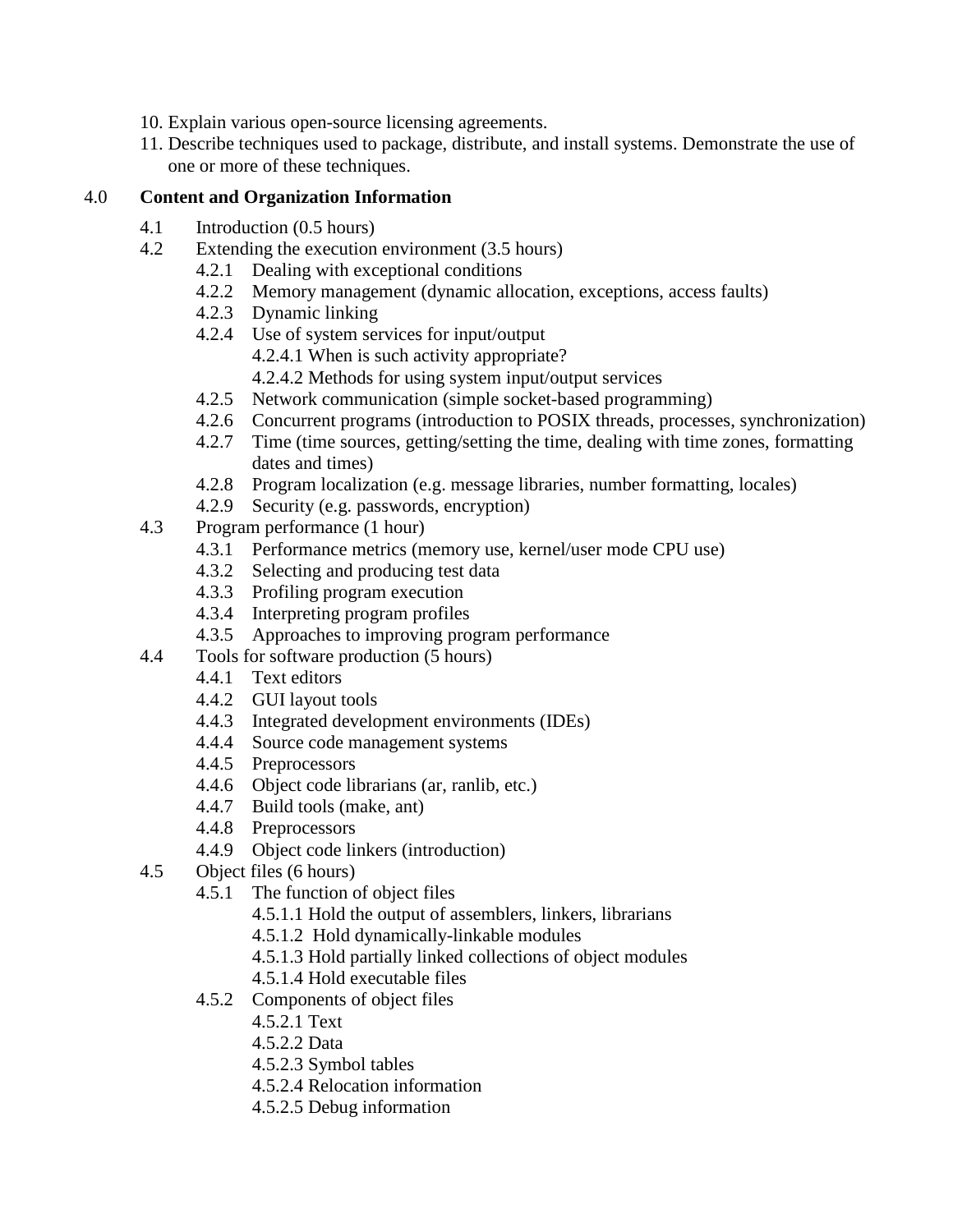- 4.5.3 Object file formats
	- 4.5.3.1 Why different object file formats?
	- 4.5.3.2 Object file format and processor relationships
	- 4.5.3.3 Common object file formats
- 4.5.4 Combining (linking) object files
	- 4.5.4.1 Explicit input modules
	- 4.5.4.2 Implied input (library searches)
	- 4.5.4.3 Dynamic linking
	- 4.5.4.4 Overlays
	- 4.5.4.5 Linker scripts
	- 4.5.4.6 Output format
	- 4.5.4.7 Linker symbol tables
	- 4.5.4.8 Relocation issues and approaches
	- 4.5.4.9 Adding explicit/implicit output symbols
- 4.6 Debuggers (1 hour)
	- 4.6.1 How debuggers work
	- 4.6.2 Approaches to using debuggers
	- 4.6.3 System services used by debuggers
	- 4.6.4 Introduction to disassemblers
- 4.7 File manipulation tools (6 hours)
	- 4.7.1 Macro processors (e.g. m4)
	- 4.7.2 Regular expression tools (e.g. grep)
	- 4.7.3 File system searching (e.g. find)
	- 4.7.4 File system checking (e.g. fsck)
	- 4.7.5 File system listing (e.g. ls)
	- 4.7.6 Other tools
- 4.8 Documentation (1.5 hours)
	- 4.8.1 Documentation formats
	- 4.8.2 Documentation location (inline, separate files)
	- 4.8.3 Documentation tools (e.g. nroff/troff, man macros,  $T_{E}X$ , docbook)
- 4.9 Hardware systems (2 hours)
	- 4.9.1 Processors
	- 4.9.2 Memory (ROM, RAM, Flash)
	- 4.9.3 Internal buses
	- 4.9.4 External buses (e.g. Firewire, USB, SCSI)
	- 4.9.5 Secondary storage (disk, CD, DVD, BD, RAID configurations)
	- 4.9.6 Backup (removable disks, magnetic tape, NAS)
	- 4.9.7 Network interfaces (wired/wireless Ethernet, Bluetooth, token ring, fiber)
	- 4.9.8 Video adapters
- 4.10 Software licensing (0.5 hours)
- 4.11 System packaging, distribution, installation, configuration (1.5 hours)

# 5.0 **Teaching Methodology**

- 5.1 Methods to be used
	- Teaching methods will include in-class lectures, hands-on lab exercises, in-class quizzes, homework assignments, and case studies.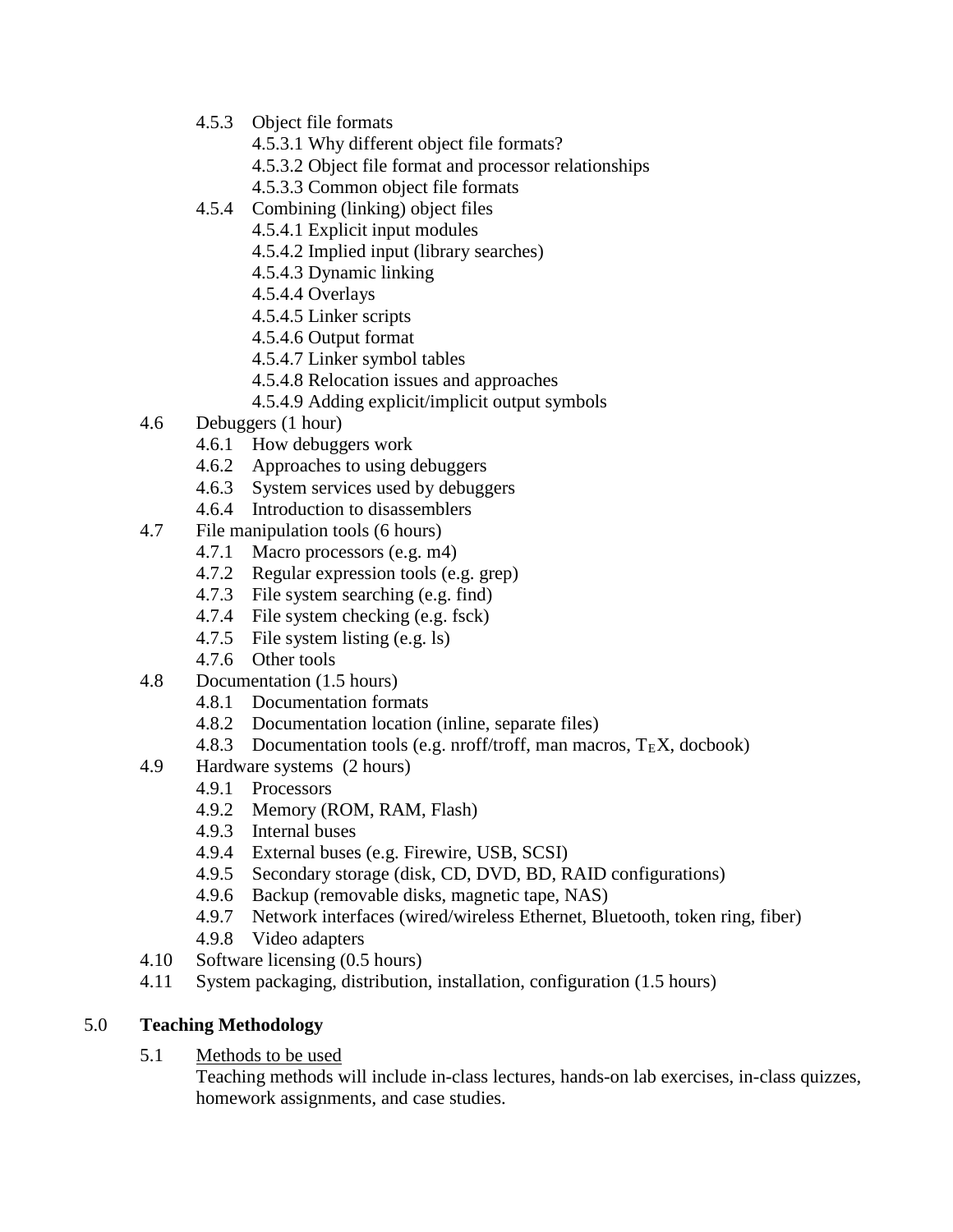### 5.2 Student role in the course

Students are expected to attend all lectures and labs, participate in class discussions, and complete assigned homework and examinations.

## 6.0 **Evaluation**

- 6.1 Types of student projects
	- 6.1.1 Construct programs illustrating various program execution environment features. (6 weeks)
	- 6.1.2 Demonstrate understanding of object file formats and object file manipulation tools (3 weeks)
	- 6.1.3 Demonstrate program profiling to identify where program optimization would be most effective (1.5 weeks)
	- 6.1.4 Demonstrate the use of a program debugger (1.5 weeks)
	- 6.1.5 Illustrate the use of several file and file system manipulation tools (3 weeks)

#### 6.2 Basis for determining the final grade Homework assignments/laboratories: 60% In-class quizzes: 10% Midterm exam: 10% Final examination: 20%

### 6.3 Grading type

Letter grades will be determine using the weighted average of the various items used to evaluate students. A typical grade mapping is illustrated below.

| <b>Percent</b> | Grade        | <b>Percent</b> | Grade                       |
|----------------|--------------|----------------|-----------------------------|
| $97 - 100$     | $A+$         | $77 - 79$      | $C+$                        |
| $94 - 96$      | $\mathbf{A}$ | $70 - 76$      | $\mathcal{C}_{\mathcal{C}}$ |
| $90 - 93$      | $A-$         | $70 - 73$      | $C-$                        |
| $87 - 89$      | $B+$         | $67 - 69$      | D+                          |
| $84 - 86$      | B            | $64 - 66$      | D                           |
| $80 - 83$      | B-           | $60 - 63$      | $D-$                        |
|                |              | —59            | F                           |

# 7.0 **Resource Material**

- 7.1 Textbooks and/or other required readings used in course.
	- 7.1.1 Levine, *Linkers and Loaders*, Morgan Kaufmann, (2000)
	- 7.1.2 Englander, *The Architecture of Computer Hardware and Systems Software: An Information Technology Approach*, Wiley (2003)
- 7.2 Other suggested reading materials, if any.
	- 7.2.1 Biggerstaff, *Systems Software Tools*, Prentice-Hall (1986)
	- 7.2.2 Ecker, Müller, and Dömer, *Hardware-dependent Software: Principles and Practice*, Springer (2009)
	- 7.2.3 Gauthier and Ponto, *Designing Systems Programs*, Prentice-Hall (1970)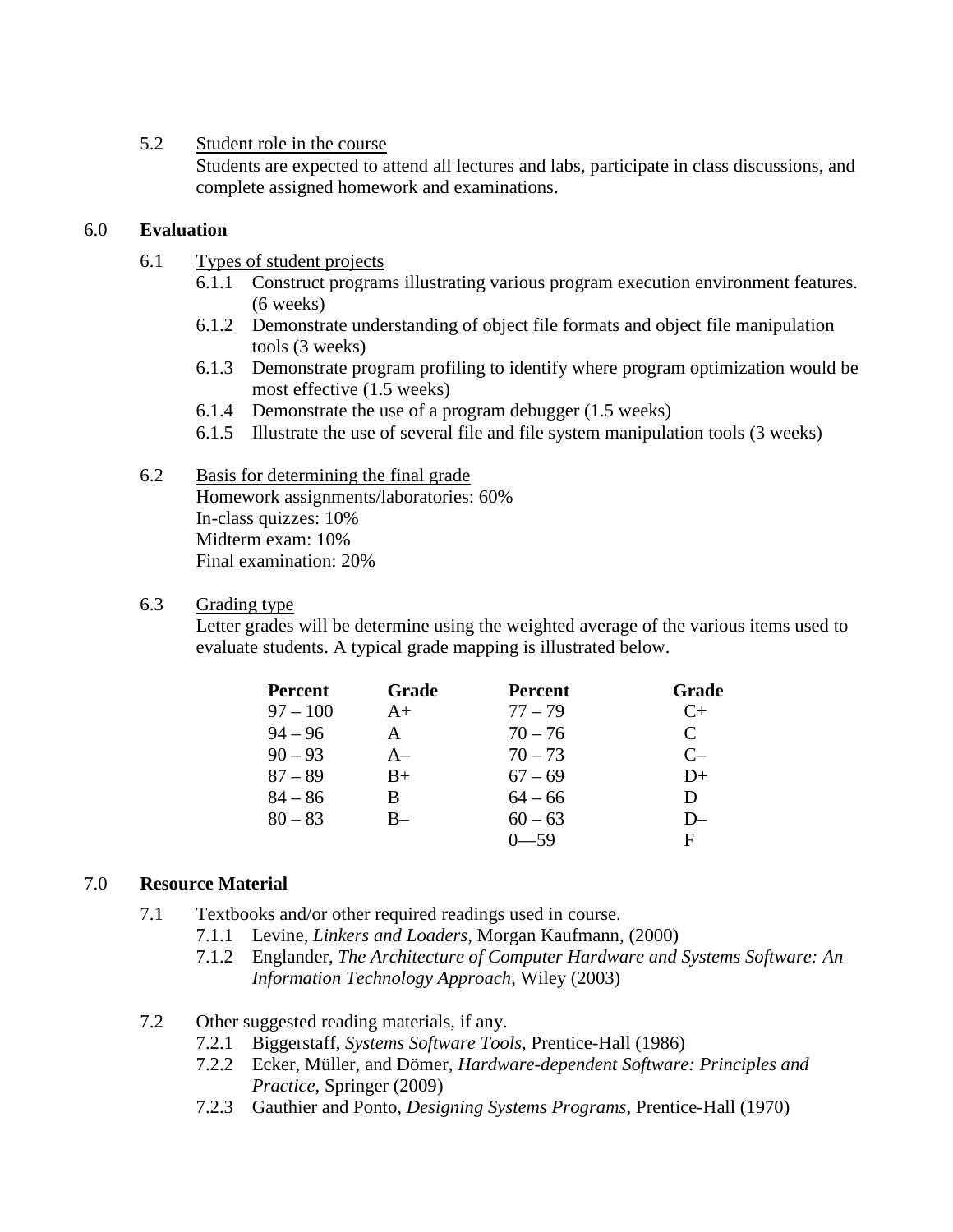- 7.2.4 Grötker, Holtmann, Keding, and Wloka, *The Developer's Guide to Debugging*, Springer (2008)
- 7.2.5 Robbins and Robbins, *UNIX Systems Programming: Communication, Concurrency and Threads*, Prentice-Hall (2003)
- 7.2.6 Rosenberg, *How Debuggers Work: Algorithms, Data Structures, and Architecture*, Wiley (1996)
- 7.2.7 Stallman and Pesch, *Debugging with GDB: The GNU Source-Level Debugger*, Free Software Foundation (1993)
- 7.2.8 Stevens and Rago, *Advanced Programming in the UNIX Environment*, Addison-Wesley (2008)
- 7.2.9 Vesperman, *Essential CVS*, O'Reilly (2003)
- 7.3 Other sources of information.
	- 7.3.1 Documentation of system software tools for a variety of systems (UNIX, Linux, QNX, Windows, Mac OS X, etc.)
	- 7.3.2 [http://www.cs.utk.edu/~plank/plank/classes/cs360/](http://www.cs.utk.edu/%7Eplank/plank/classes/cs360/)
	- 7.3.3 [http://www.cs.vu.nl/~gpierre/courses/sysprog/](http://www.cs.vu.nl/%7Egpierre/courses/sysprog/)
- 7.4 Current bibliography of resources for student's information None

### 8.0 **Other Information**

- 8.1 Accommodations statement:
- 8.2 Other:
- 8.3 Author(s): Stanley Wileman

# 9.0 **Computer Science Accreditation Board (CSAB) Category Content (class time in hours):**

| <b>CSAB Category</b>                   | Core | Advanced |
|----------------------------------------|------|----------|
| Data structures                        |      |          |
| Computer organization and architecture |      |          |
| Algorithms and software design         |      |          |
| Concepts of programming languages      |      |          |

#### 10.0 **Oral and Written Communications**

Every student is required to submit at least  $\_\_1$  written reports (not including exams, tests, quizzes, or commented programs) to typically  $\frac{10}{\text{mges}}$  pages and to make  $\frac{0}{\text{ges}}$  oral presentations of typically \_\_0\_\_\_ minutes duration. Include only material that is graded for grammar, spelling, style, and so forth, as well as for technical content, completeness, and accuracy.

# 11.0 **Social and Ethical Issues**

The potential for security flaws in system software to expose sensitive data is treated (0.5 hours). Issues associated with software licenses and methods to prevent users from violating the terms of software licenses are considered.